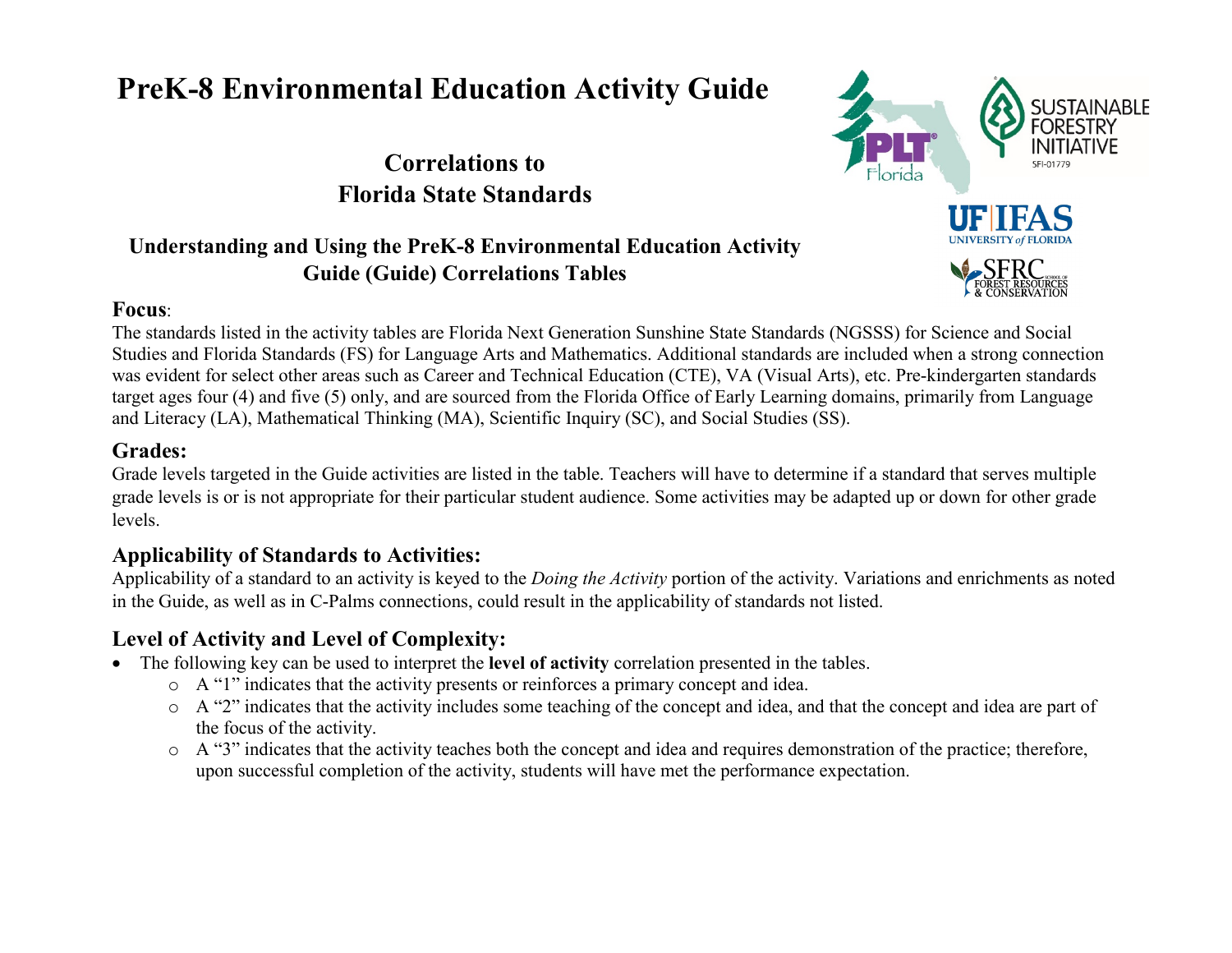• The **level of complexity** refers to the designation for that standard in C-Palms. Each standard listed in a table is hyperlinked to C-Palms and more information about levels of cognitive complexity can be found there. If no level of complexity has been determined in C-Palms, the table uses a dash (-) to denote that.

**Note:** Both the level of the activity and the level of complexity are important in determining the use and applicability of an activity to the teacher's curriculum plan for the students.

#### **C-Palms Links:**

Each standard is hot linked to C-Palms. There are substantial resources to support the Guide lessons on C-Palms. Included are items such as, but are not limited to:

- **Access Points** Expectations written for students with significant cognitive disabilities to access the general education curriculum, which reflect the core intent of the Standards with reduced levels of complexity. Each standard is broken down into Independent, Supported, and Participatory elements.
- **Related Resources –** Numerous resources to facilitate teaching and learning are available for every standard/benchmark. Below are a few examples:
	- o **Teaching Ideas and Lesson Plans** Many of these facilitate extension of Guide lessons. For example, SC.4.P.9.1 provides a lesson plan entitled "Chemical Changes: Burning" that expands the Science concept *chemical change* to include Language Arts *identifying the main idea*.
	- o **Professional Development –** For those educators who want more information about incorporating specific content or skills development into their lessons, websites and other resources are offered. For example, SC.5.L.17.1 offers a professional development entitled "Adaptation" that is designed to help teachers explore the meaning of standardsbased instruction and will allow you to look extensively at concepts.
	- o **Video/Audio Animations, Images/Photographs, Educational Games, Presentations/Slide Shows, Worksheets, Center Ideas**, and other teaching tools – Numerous standards provide tools to support or expand Guide lessons. For example: SC.3.L.14.1 has text resources on plant parts.
	- o **STEM Lessons** Many Benchmarks offer STEM lessons, most of which require C-Palms membership to access (free and easy to sign up). The majority of the lessons are model-eliciting activities (MEAs), which encourage students to invent and test model
	- o **Student Resources**  Mini-lessons intended for student use. For example, SC.7.L.17.3 offers 2 student tutorials, one of which is "Limits to Population Growth."